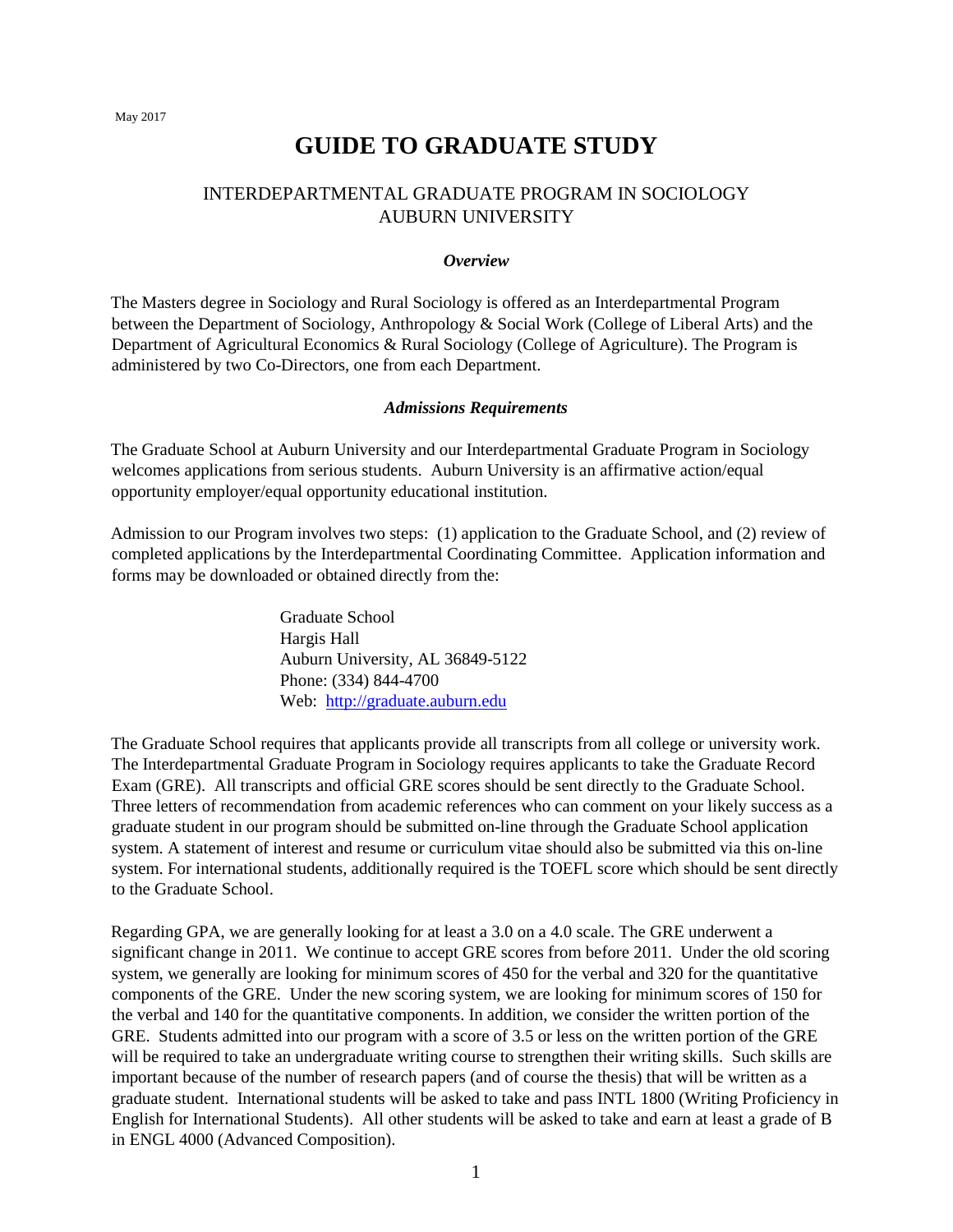For international students, the Graduate School requires a minimum score of 550 for the paper version of the TOEFL (range  $= 310-677$ ). For the computer version of the TOEFL, the required minimum score is 213 (range  $= 0-300$ ). For the iBT TOEFL, the Auburn minimum is 79 (range  $= 0-120$ ).

Once a completed application has been received by the Graduate School, the application is forwarded to the Program Co-Directors for review. As you can see, there several pieces of information which we have to work with in making decisions on admission – GPA, GRE scores, letters of recommendation from an academic source, resume or curriculum vitae, and your statement of interest. For international students, we also consider the TOEFL score.

We use all of this information in making recommendations for admission. The Co-Directors will inform the Graduate School of their recommendation regarding admission to our Program. The final decision on admission to the Graduate School is made by the Dean of the Graduate School.

In some cases, students applying to the Interdepartmental Program have had limited undergraduate course work in Sociology. Where this is so, students may be required to take certain undergraduate courses. The Interdepartmental Graduate Program in Sociology is particularly concerned that students have appropriate grounding in our three core areas: Social Statistics, Methods of Social Research, and Social Theory. If a prospective student has not had one or more of these courses as an undergraduate (or appropriate equivalents as determined by the Co-Chairs of the Interdepartmental Program) they will be required to pass corresponding undergraduate course work with a grade of at least a B before being allowed to take graduate courses in any core area.

## **Thesis and Non-Thesis Options**

## *Thesis Option - Masters of Science (M.S). in Sociology or Masters of Science (M.S) in Rural Sociology*

- 1. Graduate students pursuing the thesis option are guided through their program by an Advisory Committee consisting of at least three faculty members. Selection of this Committee, including the Committee Chair, is the student's responsibility. Students should work with the Chair of their Graduate Advisory Committee to select other committee members. Students are strongly encouraged to form four person Committees that have faculty representation from both of the participating departments.
- 2. Once a student has established an Advisory Committee, the student is required to complete the Plan of Study listing the courses that the student will take to meet the requirements of the degree. After the Plan of Study has been completed (online at http://graduate.auburn.edu/degree\_works.html) each member of the Advisory Committee will electronically approve the Plan of Study.
- 3. Revisions to the Plan of Study and/or to the composition of the Advisory Committee are possible should the need arise.
- 4. Graduate students pursuing the thesis option are required to earn a minimum of 30 graduate-level semester hours, of which 6 credit hours are required of SOCY 7990 (Research and Thesis) or RSOC 7990 (Research and Thesis). Most graduate courses are 3 semester hours, meaning that the minimum credit requirement usually can be met by taking a total of 8 courses.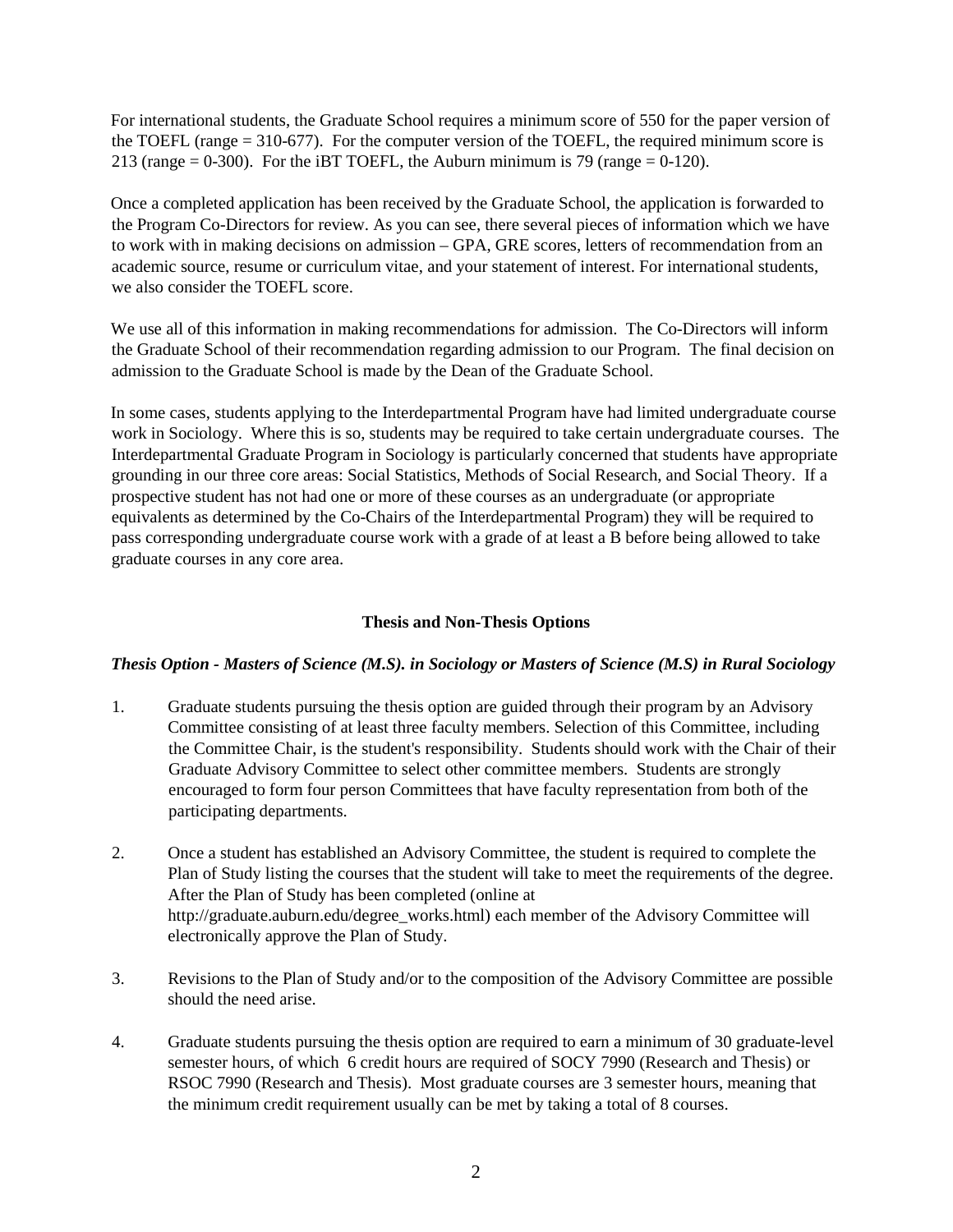- 5. There are three required core courses for all graduate students in the Interdepartmental Program: SOCY 7000 (Advanced Sociological Theory), RSOC 7700 (Research Methods in Sociology), and SOCY 7100 (Statistical Analysis of Survey, Aggregate, and Large Data Sources).
- 6. A grade of B or better must be earned in each of the three core courses listed above.
- 7. Undergraduate courses in the three core areas do not count for graduate course credit.
- 8. Students interested in additional coursework in statistics may want to consider STAT 7000 (Experimental Statistics), ERMA 7300 (Design and Analysis in Education), or ERMA 7310 (Design and Analysis in Education II). Students interested in developing an expertise in qualitative research methodologies might consider taking ERMA 7210 (Theory and Methodology of Qualitative Research) and ERMA 7220 (Applied Qualitative Research).
- 9. In addition to the three core graduate courses, students must take at least three additional courses earning a total of at least 9 semester credit hours within the program area, which is defined as ANTH, RSOC, SOCY, and SOCI. Exceptions to this requirement may be granted with approval of the Co-Directors of the Graduate Program if supported by the student's advisory committee.
- 10. No more than 6 credit hours of directed readings, including SOCY 7930 (Directed Studies) and RSOC 7960 (Special Problems in Rural Sociology), or comparable courses in other departments, will be accepted to meet the required minimum of course hours earned.
- 11. Graduate students are required to develop a research proposal for their thesis research and to present this to their Advisory Committee for review and counsel. Research proposals typically include a statement of the problem, a set of clear research objectives, a preliminary review of the relevant literature, and a discussion of the proposed research methodology. Only when the proposal has been approved by the Advisory Committee will the graduate student be considered ready to begin thesis research.
- 12. Graduate students are encouraged to present their proposals as part of a periodically scheduled program colloquia where several students will discuss their proposed research projects.
- 13. Once the thesis is complete and Committee members have had an opportunity to review and comment on its contents, a thesis defense is scheduled which is open to any interested person. After passing the thesis defense, final changes required by the Committee are made and the thesis is turned into the Graduate School. It is the responsibility of graduate students to meet format and other requirements of the Graduate School with regard to the final version of the thesis. It is also the responsibility of the student to know and understand due dates for final submission of the thesis to the Graduate School.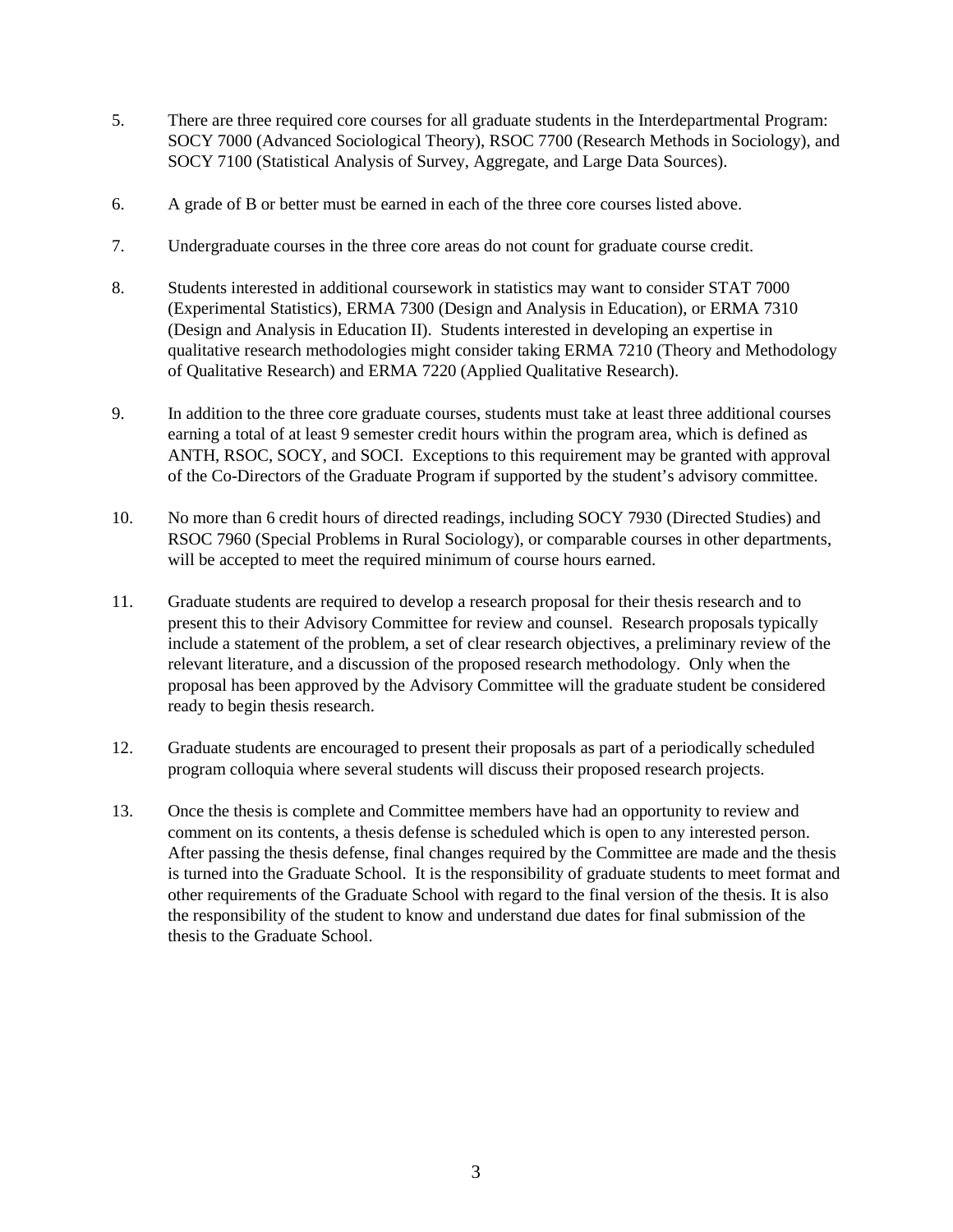## *Non-Thesis Option - Master of Arts (M.A.) in Sociology or Masters of Science (M.S.) in Rural Sociology*

- 1. Graduate students pursuing the non-thesis option are required to earn a minimum of 36 graduate level semester hours. Most graduate courses are 3 semester hours, meaning that the minimum credit requirement usually can be met by taking a total of 12 courses. Students following the nonthesis option cannot include SOCY 7990 (Research and Thesis) or RSOC 7990 (Research and Thesis) to meet the 36 hour requirement.
- 2. Students following the non-thesis option are required to take the same core graduate courses as thesis option students (see above). The remaining course work is selected by the individual student in consultation with the student's Graduate Advisory Committee.
- 3. Graduate students pursuing the non-thesis option are required to complete a Plan of Study (http://graduate.auburn.edu/degree\_works.html) listing the courses that the student will take to meet the requirements of the degree. This needs to be completed by the end of their first year. Revisions to the plan of study are possible should the need arise.
- 4. A grade of B or better must be earned in each of the core courses referred to above.
- 5. Undergraduate courses in the three core areas do not count for graduate course credit.
- 6. No more than 6 credit hours of directed readings, including SOCY 7930 (Directed Studies) and RSOC 7800 (Special Problems in Rural Sociology), or comparable courses in other departments, will be accepted to meet the required minimum of course hours earned.
- 7. Graduate students pursuing the non-thesis option are guided through their program by a member of the graduate faculty selected by the student who will serve as the student's major faculty advisor. An initial advisor will be assigned at time of admission. Students may select a different advisor at any time during the first year.
- 8. Graduate students pursuing the non-thesis option will work together with their major faculty advisor to select two additional members of the graduate faculty to serve on her or his advisory committee. We strongly encourage selection of faculty from each of the units within our Interdepartmental Graduate Program in Sociology.
- 9. Graduate students pursuing the non-thesis option will prepare a major "capstone" paper of approximately 8,000 words (including references, tables and other materials). The student will make a formal presentation of this paper to their advisory committee followed by discussion by the committee and the student, and an evaluation by the committee of the paper's acceptance as a "capstone" paper. The timing of this examination will generally be in the student's last semester of course work and after all three of the core course requirements have been met.